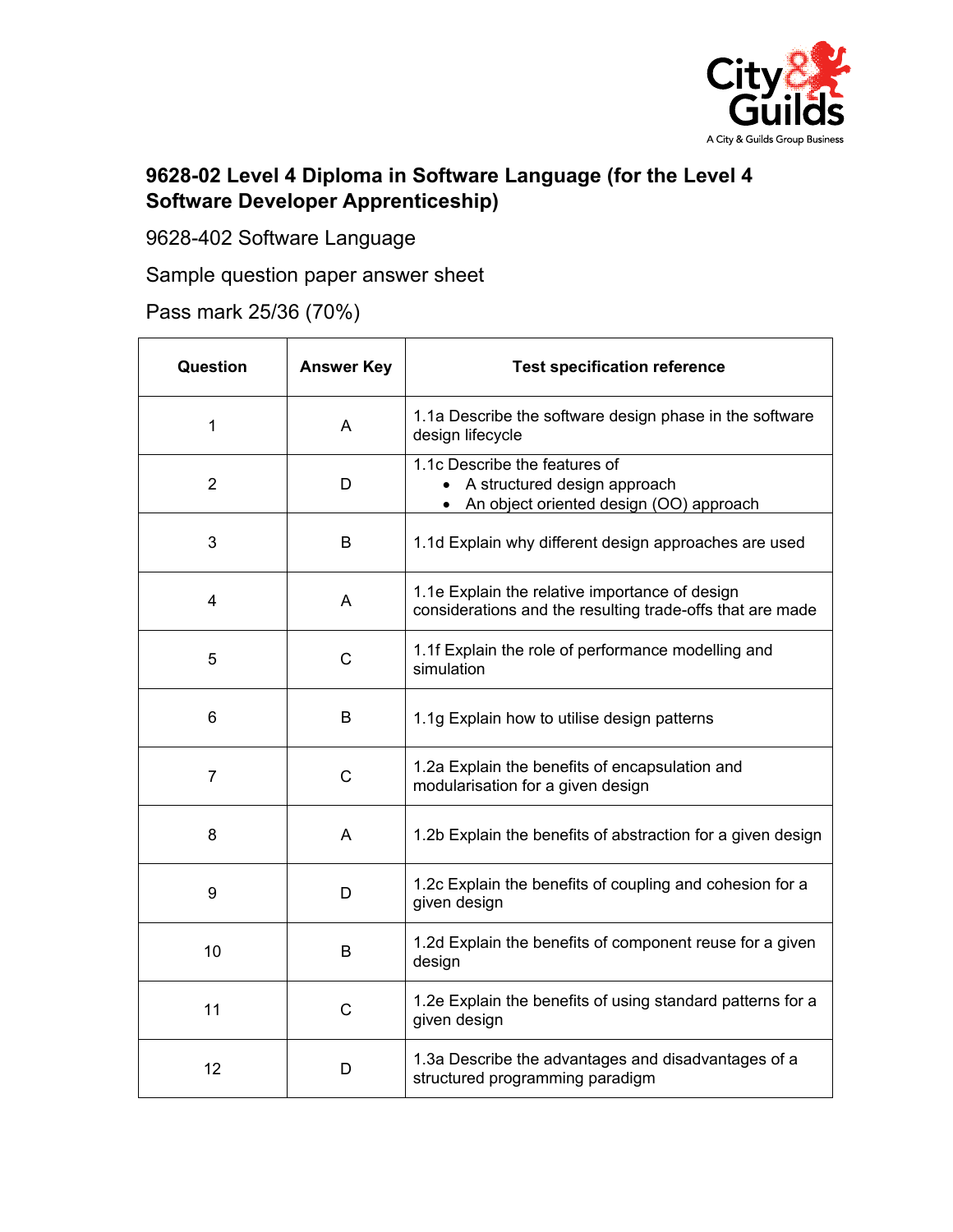| 13 | A | 1.3b Describe the advantages and disadvantages of an<br>object oriented programming paradigm             |
|----|---|----------------------------------------------------------------------------------------------------------|
| 14 | B | 1.3c Explain when it is appropriate to use specific<br>programming paradigms                             |
| 15 | B | 1.3d Explain how a structured programming paradigm<br>supports code reuse                                |
| 16 | D | 1.3e Explain how an object oriented programming<br>paradigm supports code reuse                          |
| 17 | A | 1.3f Contrast the maintainability of code from different<br>paradigms                                    |
| 18 | A | 2.1a Explain the importance of considering security as<br>part of the software development process       |
| 19 | D | 2.1d Explain the principle of least privilege in software<br>development                                 |
| 20 | A | 2.1e Explain the advantages of reusing previously tested<br>code in the context of security              |
| 21 | D | 2.1f Describe how security threats are mitigated when<br>developing code                                 |
| 22 | B | 2.1f Describe how security threats are mitigated when<br>developing code                                 |
| 23 | C | 2.2a Describe how maintenance requirements should be<br>considered in the software development lifecycle |
| 24 | Α | 2.2b Describe activities in the maintenance phase of the<br>software development lifecycle               |
| 25 | A | 2.2c Explain the need for comprehensive software<br>documentation for software maintenance               |
| 26 | C | 2.2c Explain the need for comprehensive software<br>documentation for software maintenance               |
| 27 | B | 2.2d Explain the importance of complying with standards<br>for the maintenance of software               |
| 28 | B | 3.1a Describe the concept of computational problems<br>(Recognise/solve common computational problems)   |
| 29 | B | 3.1b Describe the concept of algorithms (Recognise<br>common uses of algorithms)                         |
| 30 | D | 3.2a Explain the use of tools and techniques for creating<br>abstractions that represent a problem       |